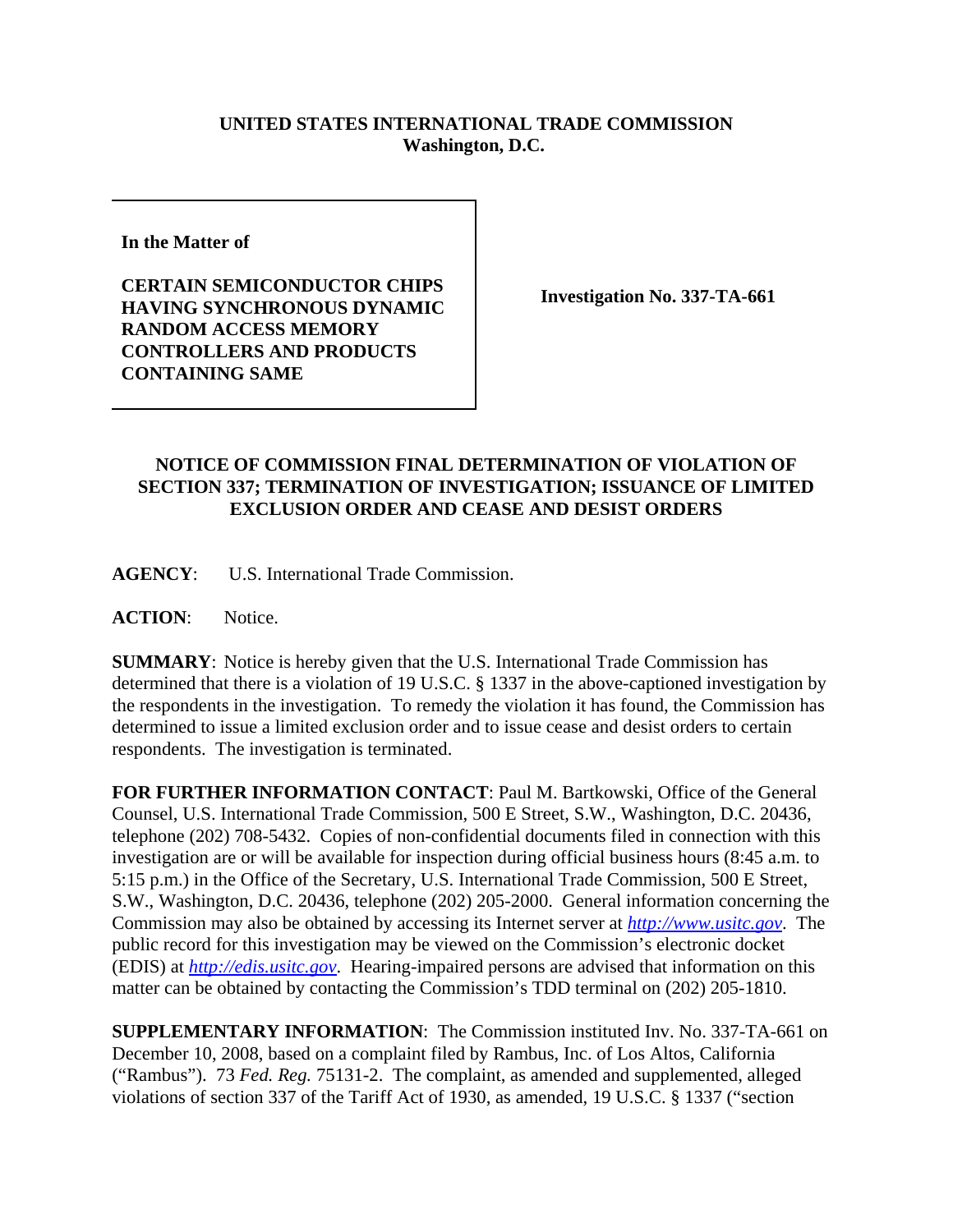337"), in the importation into the United States, the sale for importation, and the sale within the United States after importation of certain semiconductor chips having synchronous dynamic random access memory controllers and product containing the same by reason of infringement of certain claims of U.S. Patent Nos. 6,470,405 ("the '405 patent"); 6,591,353 ("the '353 patent"); 7,287,109 ("the '109 patent"); 7,117,998 ("the '998 patent); 7,210,016 ("the '016 patent"); 7,287,119 ("the '119 patent"); 7,330,952 ("the '952 patent"); 7,330,953 ("the '953 patent"); and 7,360,050 ("the '050 patent"). The Commission's notice of investigation named the following respondents: NVIDIA Corporation of Santa Clara, California; Asustek Computer, Inc. of Taipei, Taiwan; ASUS Computer International, Inc. of Fremont, California; BFG Technologies, Inc. of Lake Forest, Illinois; Biostar Microtech (USA) Corp. of City of Industry, California; Biostar Microtech International Corp. of Hsin Ten, Taiwan; Diablotek Inc. of Alhambra, California; EVGA Corp. of Brea, California; G.B.T. Inc. of City of Industry, California; Gigabyte Technology Co., Ltd. of Taipei, Taiwan; Hewlett-Packard Co. of Palo Alto, California; MSI Computer Corp. of City of Industry, California; Micro-star International Co., Ltd. of Taipei, Taiwan; Palit Multimedia Inc. of San Jose, California; Palit Microsystems Ltd. of Taipei, Taiwan; Pine Technology Holdings, Ltd. of Hong Kong; and Sparkle Computer Co. of Taipei, Taiwan (referred to collectively as "Respondents").

On July 13, 2009, the Commission issued a notice terminating the '119, '952, '953, and '050 patents and certain claims of the '109 patent from the investigation.

On January 22, 2010, the ALJ issued his Initial Determination on Violation of Section 337 and Recommended Determination on Remedy and Bond ("ID"). The ALJ found that Respondents violated section 337 by importing certain semiconductor chips having synchronous dynamic random access memory controllers and products containing same with respect to various claims of the '405, '353, and '109 patents ("the Barth I patents"). The ALJ determined that there was no violation of section 337 with respect to the asserted claims of the '016 and '998 patents ("the Ware patents").

On March 25, 2010, the Commission determined to review (1) the ID's anticipation and obviousness findings with respect to the Ware patents; (2) the ID's obviousness-type double patenting analysis regarding the asserted Barth I patents; and (3) the ID's analysis of the alleged obviousness of the asserted Barth I patents. The Commission invited briefing on the issues under review and on the issues of remedy, the public interest, and bonding. On May 26, 2010, the Commission requested further briefing on the impact of a license between Rambus and Samsung Electronics Co. on the ALJ's findings and conclusions. On June 22, 2010, the Commission requested further briefing regarding patent exhaustion in light of *Fujifilm Corp. v. Benun*, which was issued by the United States Court of Appeals for the Federal Circuit on May 27, 2010.

Having examined the record of this investigation and the submissions filed, the Commission has determined to affirm the ALJ's ID, with certain modifications that are set forth in the Commission's opinion. Accordingly, the Commission has determined that a violation of section 337 has occurred in the importation into the United States, the sale for importation, or the sale